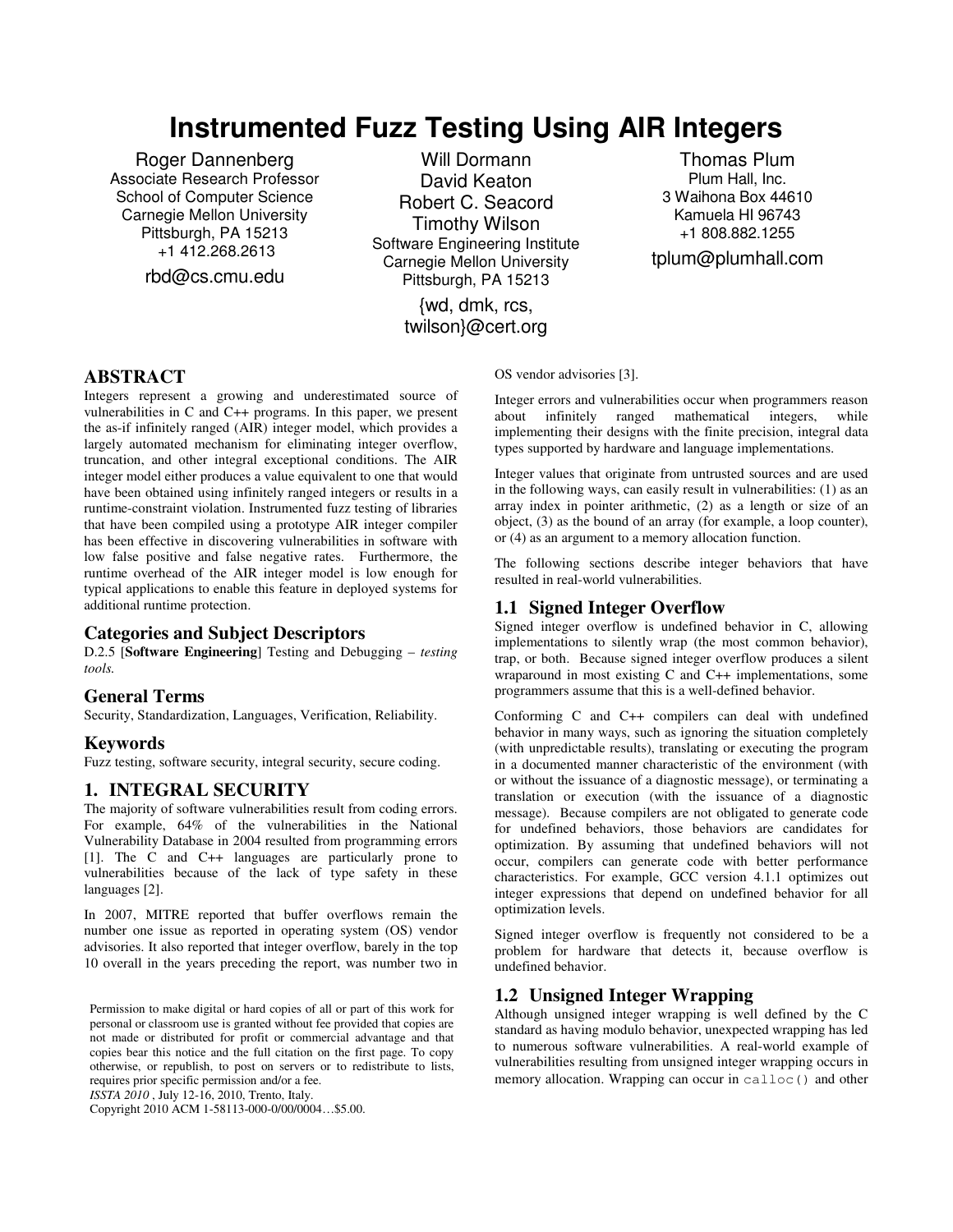memory allocation functions when the size of a memory region is being computed.<sup>1</sup> As a result, a buffer is returned that is smaller than the requested size, and that can lead to a subsequent buffer overflow.

For example, the following code fragments may lead to wrapping vulnerabilities, where count is an unsigned integer:

C: 
$$
p = \text{calloc}(\text{sizeof}(\text{element}_t), \text{count});
$$
  
C++:  $p = \text{new ElementType}[\text{count}];$ 

The wrapping of calculations internal to these functions may result in too little storage being allocated and subsequent buffer overflows. However, the Working Draft Standard for C++ requires that a new expression throw an instance of std::bad\_array\_new\_length on integer overflow [17].

Another well-known vulnerability resulting from unsigned integer wrapping occurred in the handling of the comment field in JPEG files [4].

# **1.3 Conversion Errors**

Integer conversions, both implicit and explicit (using a cast), must be guaranteed not to result in lost or misinterpreted data [5].

The only integer type conversions that are guaranteed to be safe for all data values and all possible conforming implementations are conversions of an integral value to a wider type of the same signedness. Conversion of an integer to a smaller type results in truncation of the high-order bits.

Consequently, conversions from an integer with greater precision to an integer type with lesser precision can result in truncation, if the resulting value cannot be represented in the smaller type. Conversions to an integer of the same precision but different signedness can lead to misinterpreted data.

# **2. AIR INTEGER MODEL**

The purpose of the AIR integer model is to either produce a) a value that is equivalent to a value that would have been obtained using infinitely ranged integers or b) a runtime-constraint violation. The model applies to both signed and unsigned integers, although either may be enabled or disabled per compilation unit using compiler options.

Implementations must declare that they are implementing the AIR integer model with a predefine, \_\_STDC\_ANALYZABLE\_\_. The term *analyzable* is used here to indicate that the resulting system is easier to analyze because undefined behaviors have been defined and because the analyzer (either a tool or human) can safely assume that integer operations will result in an as-if infinitely ranged value or trap.

Traps are implemented by using the existing hardware traps (such as divide-by-zero) or by invoking a runtime-constraint handler. Whether a program traps for given inputs depends on the exact optimizations carried out by a particular compiler version. If required, a programmer can implement a custom runtimeconstraint handler to set a flag and continue (using the indeterminate value that was produced). In the future, an implementation that also supports C++ might throw an exception rather than invoke a runtime-constraint handler. Alternatively, the

1

runtime-constraint handler can throw an exception. We have not attempted to evaluate these, or other, alternatives for C++.

A trap representation is a set of bits that, when interpreted as a value of a specific type, causes undefined behavior. Trap representations are most commonly seen on floating point and pointer values, but in theory, almost any type could have trap representations.

An *observation point* occurs at an output, including a volatile object access. AIR integers do not *require* a trap for every integer overflow or truncation error. In the AIR integer model, it is acceptable to delay catching an incorrectly represented value until an observation point is reached or just before it causes *a critical undefined behavior* [10]. The trap may occur any time between the overflow or truncation and the output or critical undefined behavior. This model improves the ability of compilers to optimize, without sacrificing safety and security.

Critical undefined behavior is a means of differentiating between behaviors that might perform an out-of-bounds store and those that cannot. An out-of-bounds store is defined in the C1X committee draft as an (attempted) access that, at runtime, for a given computational state, would modify (or, for an object declared volatile, fetch) one or more bytes that lie outside the bounds permitted by this Standard [10].

The critical undefined behaviors (with reference to the section in the C1X draft in which they are defined) are shown in Table 1.

**Table 1. Critical undefined behavior** 

| C <sub>1</sub> X<br>Section | <b>Critical Undefined Behavior</b>                                                                                                                                                                                                       |  |  |
|-----------------------------|------------------------------------------------------------------------------------------------------------------------------------------------------------------------------------------------------------------------------------------|--|--|
| 6.2.4                       | An object is referred to outside of its lifetime.                                                                                                                                                                                        |  |  |
| 6.3.2.1                     | An Ivalue does not designate an object when<br>evaluated.                                                                                                                                                                                |  |  |
| 6.3.2.3                     | A pointer is used to call a function whose type is not<br>compatible with the pointed-to type.                                                                                                                                           |  |  |
| 6.5.3.2                     | The operand of the unary $*$ operator has an invalid<br>value.                                                                                                                                                                           |  |  |
| 6.5.6                       | Addition or subtraction of a pointer into, or just beyond,<br>an array object and an integer type produces a result<br>that points just beyond the array object and is used as<br>the operand of a unary $*$ operator that is evaluated. |  |  |
| 7.1.4                       | An argument to a library function has an invalid value<br>or a type not expected by a function with variable<br>number of arguments.                                                                                                     |  |  |
| 7.21.3                      | The value of a pointer that refers to space deallocated<br>by a call to the free or realloc function is used.                                                                                                                            |  |  |
| 7.22.1,<br>7.27.4           | A string or wide string utility function is instructed to<br>access an array beyond the end of an object.                                                                                                                                |  |  |

In the AIR integer model, when an observation point is reached and before any *critical undefined behavior* occurs, any integer value in the output is correctly represented ("as if infinitely ranged") provided that traps have not been disabled and no traps have been raised. Optimizations are encouraged, provided the model is not violated.

<sup>1</sup> http://www.securityfocus.com/bid/5398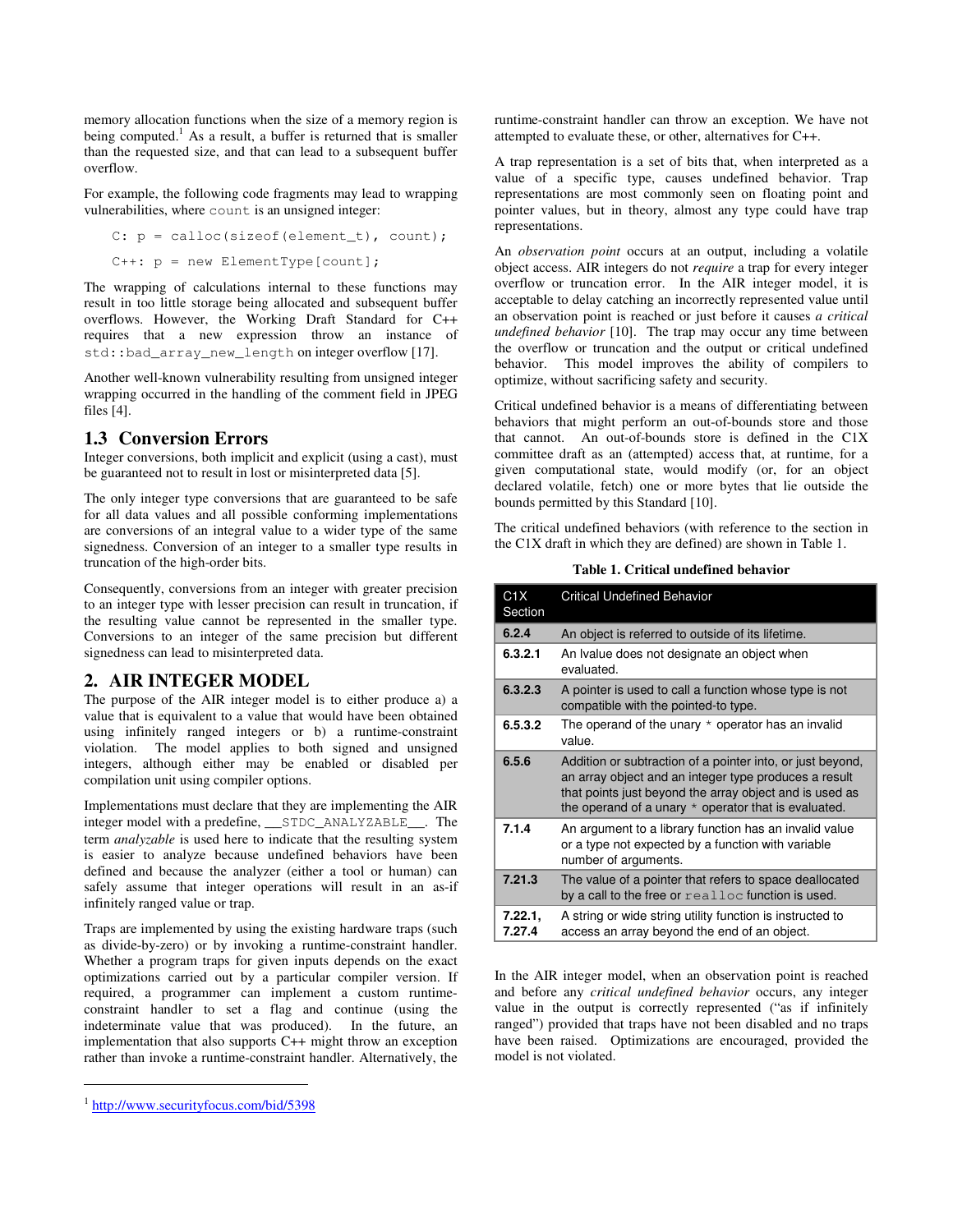### **2.1 Implementation Methods**

The AIR integer method permits a wide range of implementation methods, some of which might apply to different environments and implementations:

- Overflow or truncation can set a flag that compiler-generated code will test later.
- Overflow or truncation can immediately invoke a runtimeconstraint handler.
- The testing of flags can be performed at an early point (such as within the same full-expression), or delayed (subject to some restrictions).

For example, in the following code

```
i = k + 1;j = i * 3; if (m < 0) 
 a[i] = . . . ;
```
the variable j does not need to be checked within this code fragment (but may need to be checked later). The variable i does not need to be checked unless and until the a[i] expression is evaluated, but must be checked by then.

Compilers may choose a single, cumulative integer exception flag in some cases and one flag per variable in others, depending on what is most efficient in terms of speed and storage for the particular expressions involved. For example, in the following code

 $x++;$  $y++;$  $z++;$ printf("%d", x);

the call to  $print f()$  is an observation point for the variable x. Any of the operations  $x++$ ,  $y++$ , or  $z++$  can result in an overflow. Consequently, it is necessary to test the value of the exception flag prior to the observation point (the call to  $print f()$  and invoke the runtime-constraint handler if the exception flag is set:

```
// compiler clears integer exception flags 
  x++;y++;z++; if (/* integer exception flags are set */) 
     runtime_constraint_handler(); 
   printf("%d", x);
```
If only a single exception flag is used, one or more of the variables may contain an incorrectly represented value, but we cannot know which one. Consequently, the runtime-constraint handler will be invoked if any of the increment operations resulted in an overflow. In this case, it may be preferable for the compiler to generate a separate exception flag for  $x$  so that the runtimeconstraint handler need only be invoked if x++ overflows.

Portably, a programmer can only assume, if the code reaches an observation point without invoking a runtime-constraint handler, that all observable integer values are correctly represented. If a runtime-constraint error occurs, all integer values that have been modified since the last observation point contain indeterminate values. In cases where the programmer wants to rerun the calculation using a higher or arbitrary-precision integer, the programmer would need to recalculate the values for all indeterminate values.

Ideally, while we would like to eliminate implementation-defined behavior in the AIR integer model, it is necessary to provide sufficient latitude for compiler implementers to optimize the resulting executable.

### **2.2 Undefined Behavior**

One of the goals of the AIR integer model is to eliminate previously undefined behaviors by providing optional predictable semantics for areas of C that are presently undefined (at some optimization cost). Changes from the existing unbounded undefined behavior that pose serious implementation problems in practice were not adopted under the AIR integer model.

The following cases receive special handling in the AIR integer model.

#### *2.2.1 Multiplicative Operators*

There is no defined infinite-precision result for division by zero. Processors typically trap, but this may not be universal. The AIR integer model requires trapping.

When integers are divided, the result of the / operator is the algebraic quotient with any fractional part discarded. If the quotient  $a/b$  is representable, the expression  $(a/b)*b + a*b$ is equal to a; otherwise, the behavior of both  $a/b$  and  $a/b$  is undefined by C99, but processors commonly trap. For example, when using the IA-32 idiv instruction, dividing  $INT_MIN$  by -1 results in a division error and generates an interrupt on vector 0 because the signed result (quotient) is too large for the destination [18]. The AIR integer model requires trapping if the quotient is not representable.

The ISO/IEC JTC1/SC22/WG14 C standards committee discussed the behavior of INT MIN  $% -1$  on the WG14 reflector and at the April 2009 Markham meeting [11]. The committee agreed that, mathematically,  $INT_MIN \$  -1 equals 0. However, instead of producing the mathematically correct result, some architectures may trap. For example, implementations targeting the IA-32 architecture use the idiv instruction to determine the remainder. Consequently,  $INT_MIN \, % = 1$  results in a division error and generates an interrupt on vector 0.

At the same Markham meeting, some committee members argued that C99 requires a C program computing  $INT_MIN \$  -1 to produce 0, because 0 is representable. Others argued that C99 left the computation as undefined because  $INT\_MIN$  / -1 is not representable. The committee decided that requiring C programs to produce 0 would render some compilers noncompliant with the standard and that adding this corner case could add a significant overhead. Consequently, the C1X Committee Draft has been amended to state explicitly that if  $a/b$  is not representable,  $a\$  b is undefined.

The AIR integer model requires that a  $\approx -1$  equals 0 for all values of a, or alternatively, trapping is performed. This violates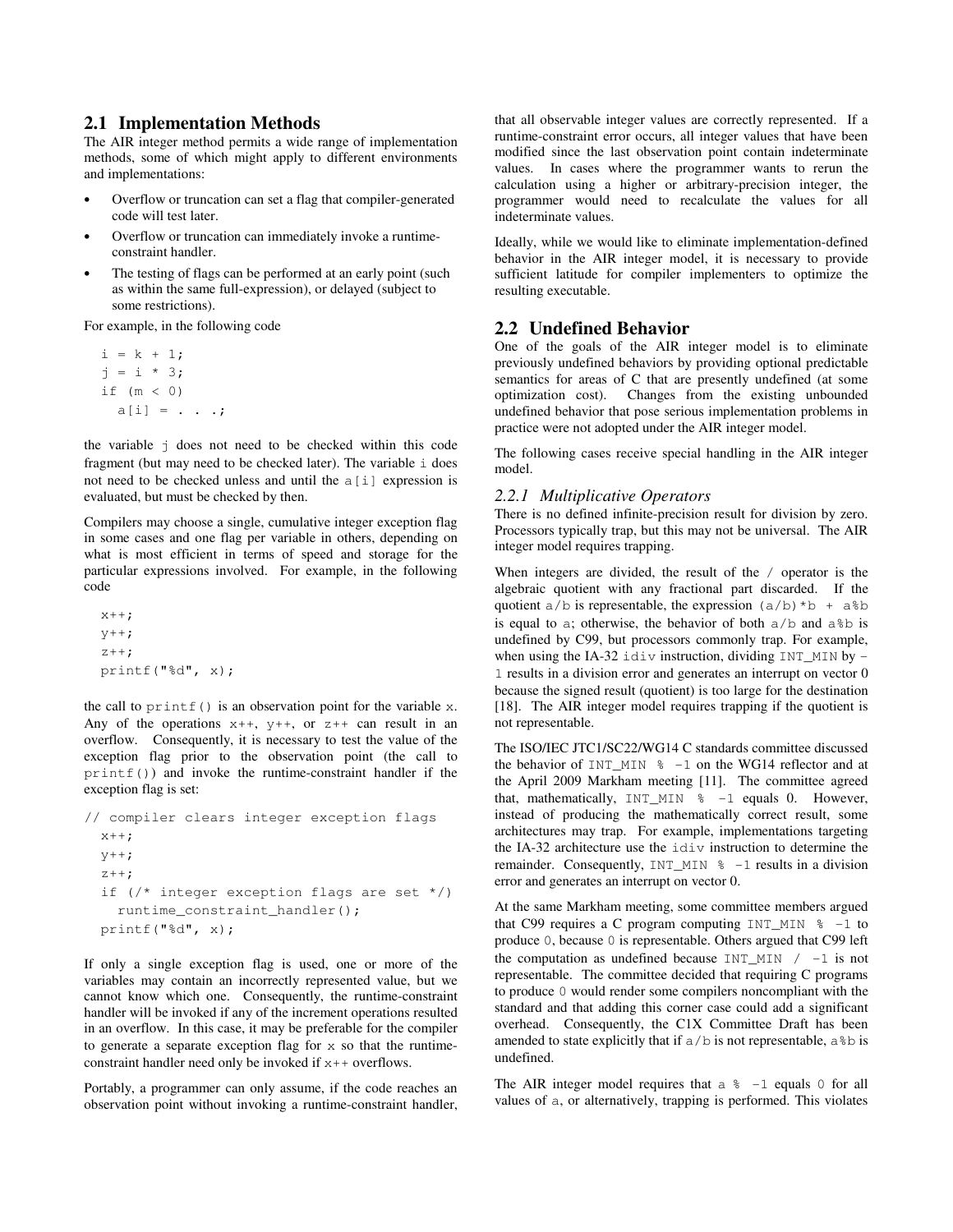the literal interpretation of "as-if infinite range" but reflects a concession to practical implementation issues.

By comparison, in Java [9], an integer division or integer remainder operator throws an ArithmeticException if the value of the right-hand operand expression is zero. The remainder operation for operands that are integers after binary numeric promotion produces a result value such that  $(a/b) * b + (a * b)$  is equal to a. This identity holds even in the case that the dividend is the negative integer of largest possible magnitude for its type and the divisor is -1 (the remainder is 0).

#### *2.2.2 Shifts*

Shifting by a negative number of bits or by more bits than exist in the operand is undefined behavior in C99 and, in almost every case, indicates a bug (logic error). Signed left shifts of negative values or cases where the result of the operation is not representable in the type are undefined in C99 and implementation-defined in C90. Processors may reduce the shift amount modulo some quantity larger than the width of the type. For example, 32-bit shifts are implemented using the following instructions on IA-32:

```
sa[rl]l %cl, %eax
```
The sa $[r\perp]$  instructions take a bit mask of the least significant 5 bits from %cl to produce a value in the range [0, 31] and then shift %eax that many bits.

#### 64-bit shifts become

sh[rl]dl %eax, %edx sa[rl]l %cl, %eax

where %eax stores the least significant bits in the double word to be shifted and %edx stores the most significant bits.

In the AIR integer model, shifts by negative amounts or amounts outside the width of the type trap because the results are not representable without overflow; consistent with rule INT34-C of *The CERT C Secure Coding Standard:* "Do not shift a negative number of bits or more bits than exist in the operand" [5].

Signed left shifts of negative values, or cases where the result of the operation is not representable in the type, are undefined in C99 and implementation-defined in C90. In the AIR integer model, signed left shifts on negative values must not trap if the result is representable without overflow. If the value is not representable in the type, the implementation must trap. For example,  $a \ll b$  $=$  a  $\star$  2<sup>b</sup> if b >= 0 and a  $\star$  2<sup>b</sup> is representable without overflow in the type. For right shift,  $a \gg b = a / 2^b$  if b  $\geq 0$ , and  $2^b$  is representable without overflow in the type.

Unsigned left shifts never trap under the AIR integer model. This is because unsigned left shifts are generally perceived by programmers as losing data, and there is a large amount of existing code that assumes modulo behavior. For example, in the following code from the JasPer image processing library, $2$  version 1.900.1, tmpval has uint\_fast32\_t type:

while  $(-n \geq 0)$  {  $c = (tmpval \gg 24) \& 0xff;$ 

1

```
if (jas_stream_putc(out, c) == EOF) {
     return -1; 
   } 
  tmpval = (tmpval << 8) & 0xffffffff; 
}
```
The modulo behavior of tmpval is assumed in the left shift operation.

### *2.2.3 Fussy Overflows*

One problem with trapping is *fussy overflows*, which are overflows in intermediate computations that do not affect the resulting value. For example, on two's complement architectures, the following code

```
int x = \frac{1}{x} nondeterministic value \frac{x}{i}x = x + 100 - 1000;
```
overflows for values of  $x > INT$  MAX - 100, but underflows during the subsequent subtraction, resulting in a correct as-if infinitely ranged integer value.

In this case, it is likely that most compilers will perform constant folding to simplify the above expression to  $x - 900$ , eliminating the possibility of a fussy overflow. However, there are situations where this will not be possible, for example:

```
int x = \frac{1}{x} nondeterministic value \frac{x}{i}int y = \frac{*}{*} nondeterministic value */;x = x + 100 - y;
```
Because this expression cannot be optimized, a fussy overflow may result in a trap, and a potentially successful operation may be converted into an error condition.

# **2.3 Enabling and Disabling Unsigned Integer Wrapping**

The default behavior under the AIR integer model is to trap unsigned integer wrapping.

Unsigned integer semantics are problematic because unsigned integer wrapping poses a significant security risk but is well defined by the C standard. Also, in legacy code, the wrapping behavior can be critical to correct behavior. Consequently, it is necessary to provide mechanisms to enable and disable wrapping for unsigned integers.

It is theoretically possible to introduce new identifiers, such as \_\_wrap and \_\_trap, to be used as named attributes to enable or disable wrapping for individual integer variables, both signed and unsigned. These could be implemented as variable attributes in GCC or using \_\_declspec or a similar mechanism in Microsoft Visual Studio. Enabling or disabling wrapping and trapping per variable has implications for the type system: for example, what happens when you combine a wrapping variable with a trapping variable? It also has implications for type safety: for example, what happens when you pass a trapping variable as an argument to a function that accepts a wrapping parameter?

Because of these added complications, the AIR integer model only supports enabling or disabling unsigned integer wrapping per compilation unit.

<sup>2</sup> http://www.ece.uvic.ca/~mdadams/jasper/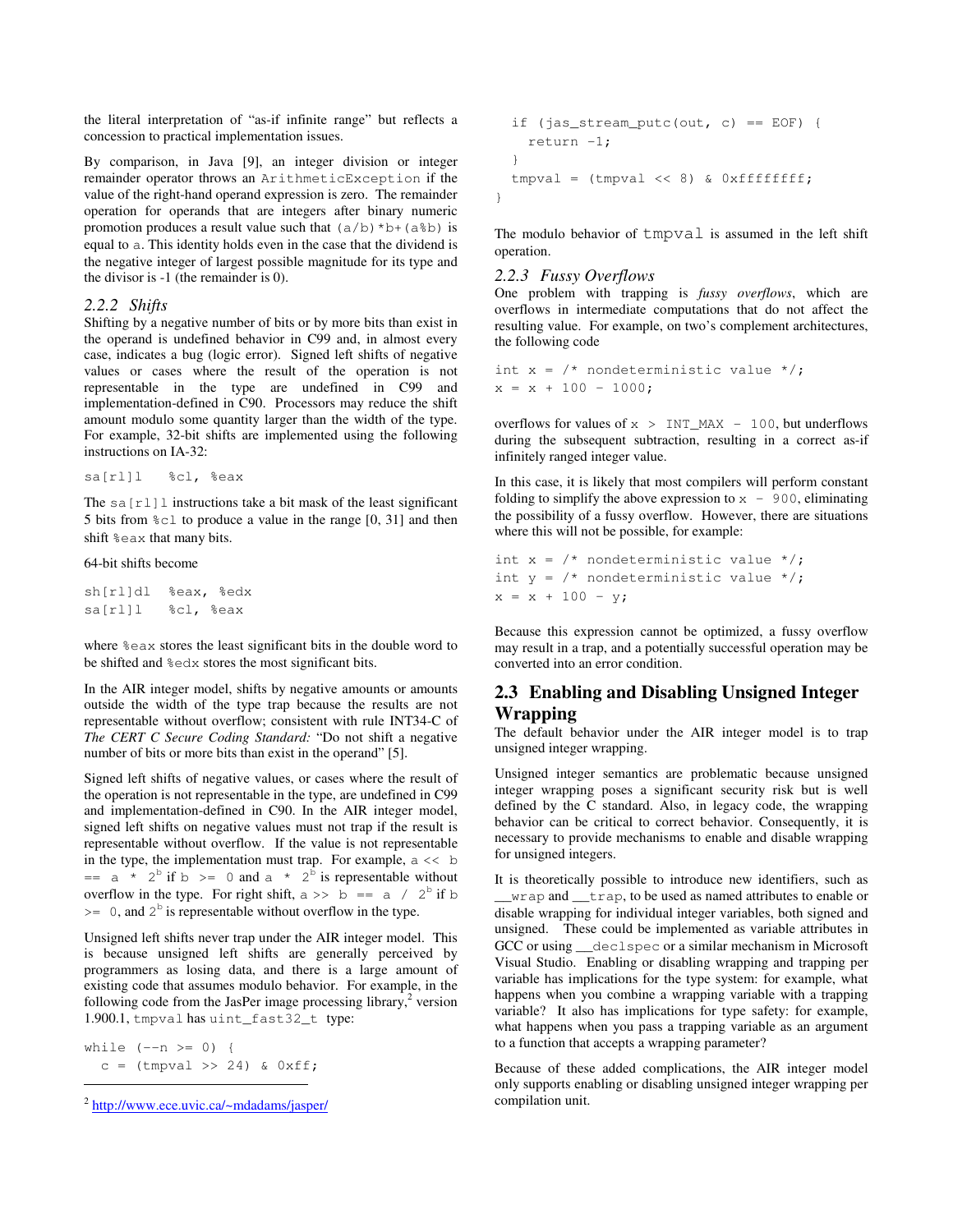Compiler options can be provided to enable or disable wrapping for all unsigned integer variables per compilation unit. Existing code that depends on modulo behavior for unsigned integers should be isolated in a separate compilation unit and compiled with wrapping disabled.

When an unsigned integer defined in one compilation unit compiled with wrapping semantics is combined with another unsigned integer defined in a separate compilation unit with trapping semantics, the resulting value has the default behavior of the compilation unit in which the operation occurs.

Because a large number of exploitable software vulnerabilities result from unsigned integer wrapping, we strongly recommend that the trap behavior should be the default for all new code, and for as much legacy code as possible, consistent with adequate testing and code review.

# **2.4 Integer Promotions and the Usual Arithmetic Conversions**

In cases where a compilation unit is compiled with wrapping disabled for unsigned integers, it is possible that operations can take place between signed integers with trapping semantics and unsigned integers with wrapping semantics. In these cases, the semantics of the resulting variable (trapping or wrapping) depends on the integer promotions and the usual arithmetic conversions defined by C99. In cases where the resulting variable is a signed integer type, trapping semantics apply; in cases where the resulting value is an unsigned integer type, wrapping semantics are used.

# **2.5 Integer Constants**

In C99, it is a constraint violation if the value of a constant is outside the range of representable values for its type. A C99 conforming implementation must produce at least one diagnostic message (identified in an implementation-defined manner) if a preprocessing translation unit or other translation unit contains a violation of any constraint.

For constant expressions, the AIR integer model requires that the compiler must use arbitrary-precision signed arithmetic to evaluate an integer constant expression (even an unsigned one) and then issue a fatal diagnostic if the final result does not fit the appropriate type.

For example, the expression

 $($ (unsigned) $0 - 1)$ 

produces a constraint violation and should result in a fatal diagnostic if compiled.

# **2.6 Expressions Involving Integer Variables and Constants**

Because of macro expansion, another common case in C programs are expressions that include some number of variables and some number of constant values such as

V1 + 1u + V2 - 2u

In this case, the compiler can reorder the expressions and reduce to a single constant value, for example

V1 + V2 - 1u

regardless of whether it is compiled with trapping enabled or disabled for unsigned integer values.

# **2.7 Runtime-Constraint Handling**

Most functions defined by ISO/IEC TR 24731-1 [13] and by the bounds-checking interfaces annex of the C1X Committee Draft [10] include as part of their specification a list of runtime constraints, violations of which can be consistently handled at runtime. Library implementations must verify that the runtime constraints for a function are not violated by the program. If a runtime constraint is violated, the runtime-constraint handler currently registered with set\_constraint\_handler\_s() is called.

Implementations are free to detect any case of undefined behavior and treat it as a runtime-constraint violation by calling the runtime-constraint handler. This license comes directly from the definition of undefined behavior. Consequently, the AIR implementation uses the runtime-constraint mechanisms defined by ISO/IEC TR 24731-1 and by the C1X Committee Draft for handling integer exceptional conditions.

# **2.8 Optimizations**

An important consideration in adopting a new integer model is the effect on compiler optimization and vice versa. C language experts are accustomed to evaluating the CPU cost of various proposals. A typical approach is to compare the CPU cost of solving the problem in the compiler versus the (zero) cost of not doing so. We submit that, for the AIR integer model, it would also be useful to consider the CPU cost of analyzable generated code versus the CPU cost of the programmer's extra program logic added to the intrinsic CPU cost of the optimized construct. This comparison justifies putting a greater burden on the compiler when compiling otherwise insecure constructs in analyzable mode. However, our current work uses the traditional approach to demonstrate that solving the problem does not introduce a large amount of overhead.

Regardless, performance is always an issue when evaluating new models, and it is important to preserve existing optimizations while discovering new ones. Consequently, the AIR integer model does not prohibit any optimizations that are permitted by the C standard but does require a diagnostic any time the compiler performs an optimization based on a) signed overflow wrapping, b) unsigned wrapping, c) signed overflow not occurring (although value-range analysis cannot guarantee it will not), or d) unsigned wrapping not occurring (although value-range analysis cannot guarantee it will not).

For example, AIR integers allow optimizations based on algebraic simplification without a diagnostic:

(signed) (a \* 10) / 10

This can be optimized to a. There is no need to preserve the possibly of trapping  $a * 10$ .

The expression

$$
(a - 10) + (b - 10)
$$

#### can be optimized to

 $(a + b) - 20$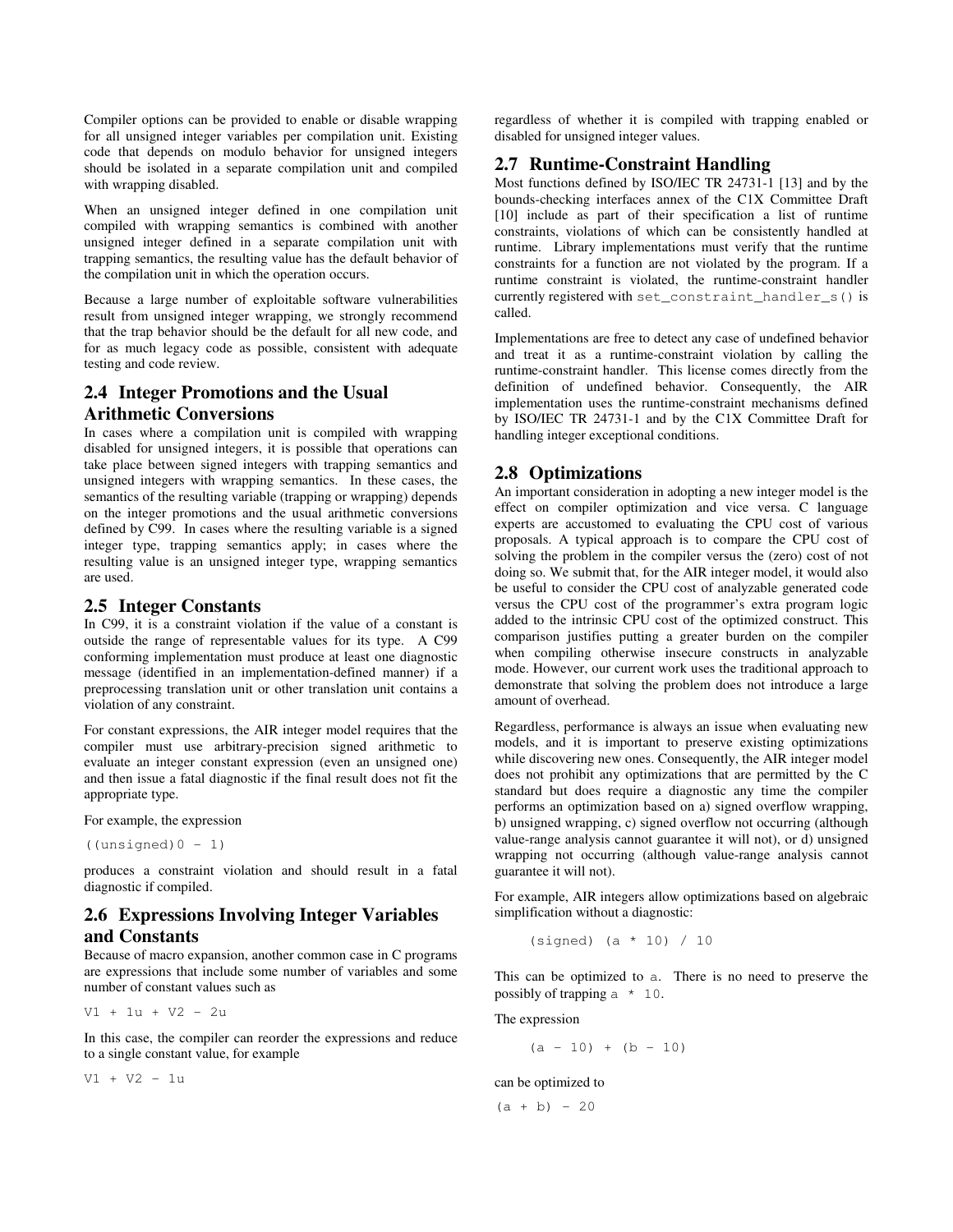While there is a possibility that  $(a + b)$  will produce a trap, there is also a possibility that either  $(a - 10)$  or  $(b - 10)$ would result in a trap in the original expression. Provided that the application can be sure that each output is represented correctly, there is little interest in knowing whether a trap might have occurred by a different strategy.

Optimizations that assume that integer overflow does not trap require a diagnostic because this assumption is inconsistent with the integer model. For example, certain optimizations operate on the basis that a loop must terminate by exactly reaching the limit n, and therefore the number of iterations can be determined by an exact division with no remainder such as

for  $(i = 0; i != n; i += 3)$ 

This loop can be optimized to iterate for some number of terms determined by a code sequence that is only valid for exact division and not if n/3 leaves a remainder. This loop should also be diagnosed because it violates rule MSC21-C of *The CERT C Secure Coding Standard*: "Use inequality to terminate a loop whose counter changes by more than one" [5].

Diagnostics are also required for optimizations on pointer arithmetic that assume wrapping cannot occur.

# **2.9 The rsize\_t Type**

The rsize\_t type, defined as part of bounds-checked library functions [13], can be used in a complimentary fashion to AIR integers and is consequently subsumed as part of the overall solution. Functions that accept parameters of type rsize\_t diagnose a constraint violation if the values of those parameters are greater than RSIZE\_MAX. Extremely large object sizes are frequently a sign that an object's size was calculated incorrectly. For example, negative numbers appear as very large positive numbers when converted to an unsigned type like size\_t. For those reasons, it is sometimes beneficial to restrict the range of object sizes to detect errors. For machines with large address spaces, ISO/IEC TR 24731-1 recommends that RSIZE\_MAX be defined as the smaller of the size of the largest object supported or (SIZE MAX  $\gg 1$ ), even if this limit is smaller than the size of some legitimate, but very large, objects. *The CERT C Secure Coding Standard* [5] recommends using rsize\_t or size\_t for all integer values representing the size of an object (INT01-C).

## **2.10 Pointer Arithmetic**

Pointer arithmetic is not part of the AIR integer model but can be checked by safe secure C/C++ (SSCC) methods [14].

## **3. RELATED WORK**

This section describes existing and contemplated alternative approaches to the problem of integral security in C and explains why they don't adequately address the issues.

## **3.1 The GCC –ftrapv Flag**

GCC provides an -ftrapv compiler option that provides limited support for detecting integer overflows at runtime. The GCC runtime system generates traps for signed overflow on addition, subtraction, and multiplication operations for programs compiled with the -ftrapv flag. This is accomplished by invoking existing, portable library functions that test an operation's postconditions and call the C library abort() function when results indicate that an integer error has occurred [2]. For example, the following function from the GCC runtime system is used to detect overflows resulting from the addition of signed 16-bit integers.

```
Wtype __addvsi3(Wtype a, Wtype b) {
   const Wtype w = a + b;
   if (b \ge 0 ? w < a : w > a) abort (); 
    return w; 
}
```
The two operands are added, and the result is compared to the operands to determine whether an overflow condition has occurred. For  $addx\sin 3(t)$ , if b is non-negative and  $w < a$ , an overflow has occurred and abort() is called. Similarly, abort() is called if b is negative and  $w > a$ .

The  $-ftr$ apv option is known to have substantial problems. The \_\_addvsi3() function requires a function call and conditional branching, which can be expensive on modern hardware. An alternative implementation tests the processor overflow condition code, but it requires assembly code and is non-portable. Furthermore, the GCC –ftrapv flag only works for a limited subset of signed operations and always results in an abort() when a runtime overflow is detected. Discussions for how to trap signed integer overflows in a reliable and maintainable manner are ongoing within the GCC community.

# **3.2 Precondition Testing**

Another approach to eliminating integer exceptional conditions is to test the values of the operands before an operation to prevent overflow and wrapping from occurring. This is especially important for signed integer overflow, which is undefined behavior and may result in a trap on some architectures (for example, a division error on IA-32). The complexity of these tests varies significantly. A precondition test for detecting wrapping when adding two unsigned integers is relatively simple. However, a strictly conforming test to ensure that a signed multiplication operation does not result in an overflow is significantly more involved. Examples of these precondition test and other are shown in *The CERT C Secure Coding Guidelines* [5]: "INT30-C. Ensure that unsigned integer operations do not wrap;" "INT31-C. Ensure that integer conversions do not result in lost or misinterpreted data;" and "INT32-C. Ensure that operations on signed integers do not result in overflow."

Detecting an overflow in this manner can be relatively expensive, especially if the code is strictly conforming. Frequently, these checks must be in place before suspect system calls that may or may not perform similar checks prior to performing integral operations. Redundant testing by the caller and by the called is a style of defensive programming that has been largely discredited within the C and C++ community. The usual discipline in C and C++ is to require validation only on one side of each interface.

Furthermore, branches can be expensive on modern hardware, so programmers and implementers work hard to keep branches out of inner loops. This argues against requiring the application programmer to pre-test all arithmetic values to prevent rare occurrences such as overflow. Preventing runtime overflow by program logic is sometimes easy, sometimes complicated, and sometimes extremely difficult. Clearly, some overflow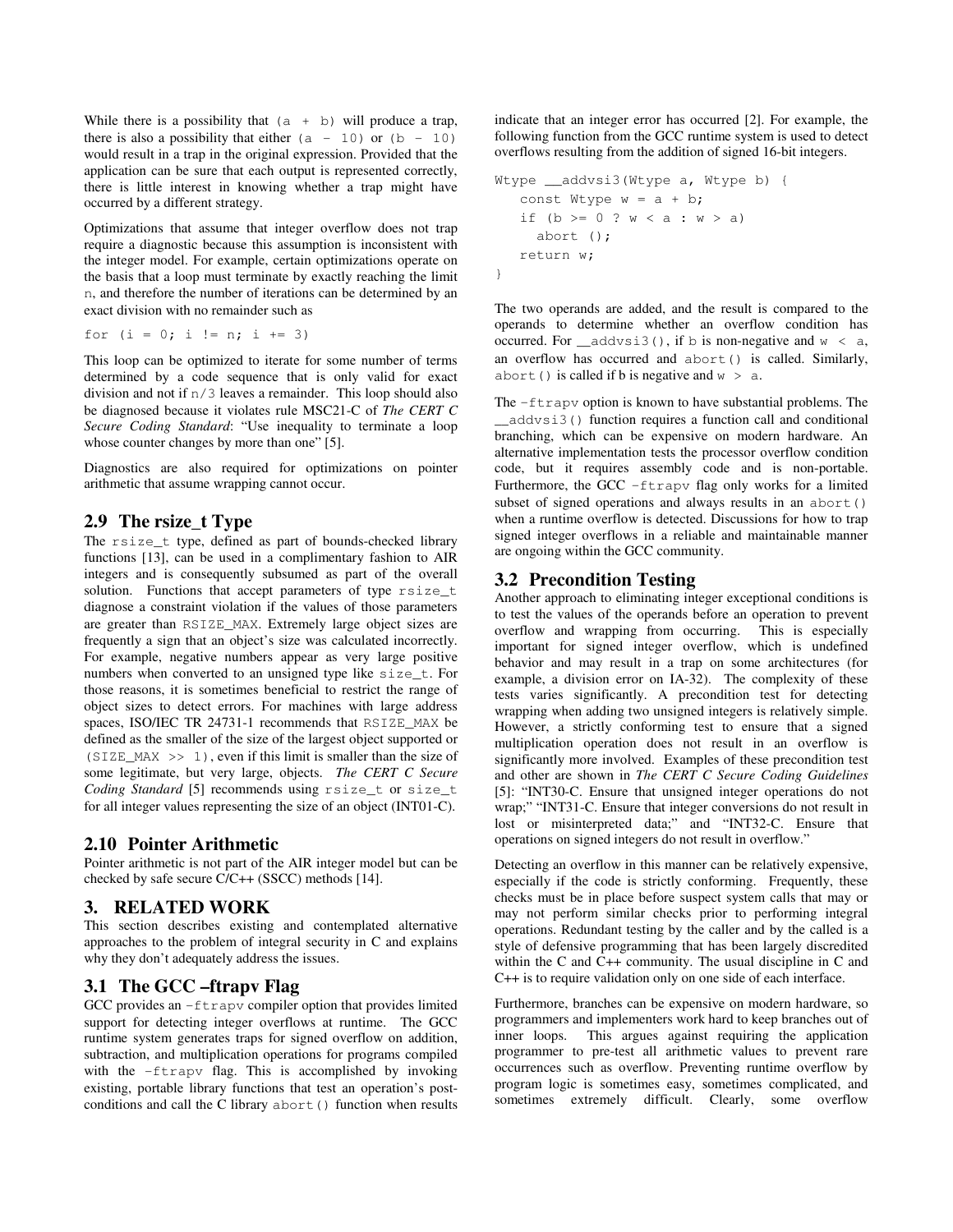occurrences can be diagnosed in advance by static-analysis methods. But no matter how good this analysis is, some code sequences still cannot be detected before runtime. In most cases, the resulting code is much less efficient than what a compiler could generate to detect overflow.

The underlying process of code generation may be immensely complicated, but, in general, it is best to avoid complexity in the code that end-user programmers are required to write.

# **3.3 Saturation Semantics**

Verifiably in-range operations are often preferable to treating outof-range values as an error condition because the handling of these errors has been shown to cause denial-of-service problems in actual applications (for example, when a program aborts). The quintessential example of this is the failure of the Ariane 5 launcher, which resulted from an improperly handled conversion error that caused the processor to be shut down [6].

A program that detects an imminent integer overflow may either trap or produce an integer result that is within the range of representable integers on that system. Some applications, particularly in embedded systems, are better handled by producing a verifiably in-range result because it allows the computation to proceed, thereby avoiding a denial-of-service attack. However, when continuing to produce an integer result in the face of overflow, the question of what integer result to return to the user must be considered.

The saturation and modwrap algorithms and the technique of restricted range usage produce integer results that are always within a defined range. This range is between the integer values MIN and MAX (inclusive), where MIN and MAX are two representable integers with MIN < MAX.

For saturation semantics, assume that the mathematical result of the computation is result. The value actually returned to the user is set out in Table 2.

|  | <b>Table 2. Saturation semantics</b> |  |
|--|--------------------------------------|--|
|--|--------------------------------------|--|

| Range of mathematical result      | Result returned |
|-----------------------------------|-----------------|
| MAX < result                      | MAX             |
| MIN $\le$ result $\le$ MAX result |                 |
| result < MIN                      | MTN             |

In the C standard, signed integer overflow produces undefined behavior, meaning that any behavior is permitted. Consequently, producing a saturated MAX or MIN result is permissible. Providing saturation semantics for unsigned integers would require a change in the standard. For both signed and unsigned integers, there is currently no way of *requiring* a saturated result. If C1X defined a new standard pragma such as \_Pragma(STDC SAT), saturation semantics could be provided without impacting existing code.

Although saturation semantics may be suitable for some applications, it is not always appropriate in security-critical code where abnormal integer values may indicate an attack.

## **3.4 Overflow Detection**

C99 provides the  $\leq$  fenv.h> header to support the floating-point exception status flags and directed-rounding control modes required by IEC 60559, and other similar floating-point state information. This includes the ability to determine which floating-point exception flags are set.

It is ironic that floating point has a set of fully developed methods for monitoring and reporting exceptional conditions, even though the population using those methods is orders of magnitude smaller than the population that needs correctly represented integers. On the other hand, perhaps C's long gestation period for addressing the correct-representation problem will lead to a system that is superior to the other languages that tackled the problem decades ago (such as Pascal and Ada).

A potential solution to handling integer exceptions in C is to provide an inquiry function (just as C provides for floating point) that interrogates status flags that are being maintained by the (compiler-specific) assembler code that performs the various integer operations. If the inquiry function is called after an integral operation and returns a "no overflow" status, the value is reliably represented correctly.

At the level of assembler code, the cost of detecting overflow is zero or nearly zero. Many architectures do not even have an instruction for "add two numbers but do NOT set the overflow or carry bit;"<sup>3</sup> the detection occurs for free whether it is desired or not. But it is only the specific compiler code generator that knows what to do with those status flags.

These inquiry functions may be defined, for example, by translating the  $\langle femv,h\rangle$  header into an equivalent  $\langle ienv,h\rangle$ header that provides access to the integer exception environment. This header would support the integer exception status flags and other similar integer exception state information.

However, anything that can be performed by an  $\langle i$  env.h> interface could be performed better by the compiler. For example, the compiler may choose a single, cumulative integer exception flag in some cases and one flag per variable in others, depending on what is most efficient in terms of speed and storage for the particular expressions involved. Additionally, the concept of a runtime-constraint handler did not exist until the publication of TR 24731-1 [13]. Consequently, when designing  $\leq$  fenv.h>, the C standards committee defined an interface that put the entire burden on the programmer.

Floating-point code is different from integer code in that it includes concepts such as rounding mode, which need not be considered for integers. Additionally, floating point has a specific value, NaN (Not a Number), which indicates that an unrepresentable value was generated by an expression. Sometimes floating-point programmers want to terminate a computation when a NaN is generated; at other times they want to print out the NaN because its existence conveys valuable information (and there might be one NaN in the middle of an array being printed out, with the rest of the values being valid results). Because of the combination of NaNs and the lack of runtime-constraint handlers, the programmer needed to be given more control.

1

<sup>3</sup> However, the load effective address (LEA) instruction in Intel architectures is commonly used for integer addition and does *not* set status flags.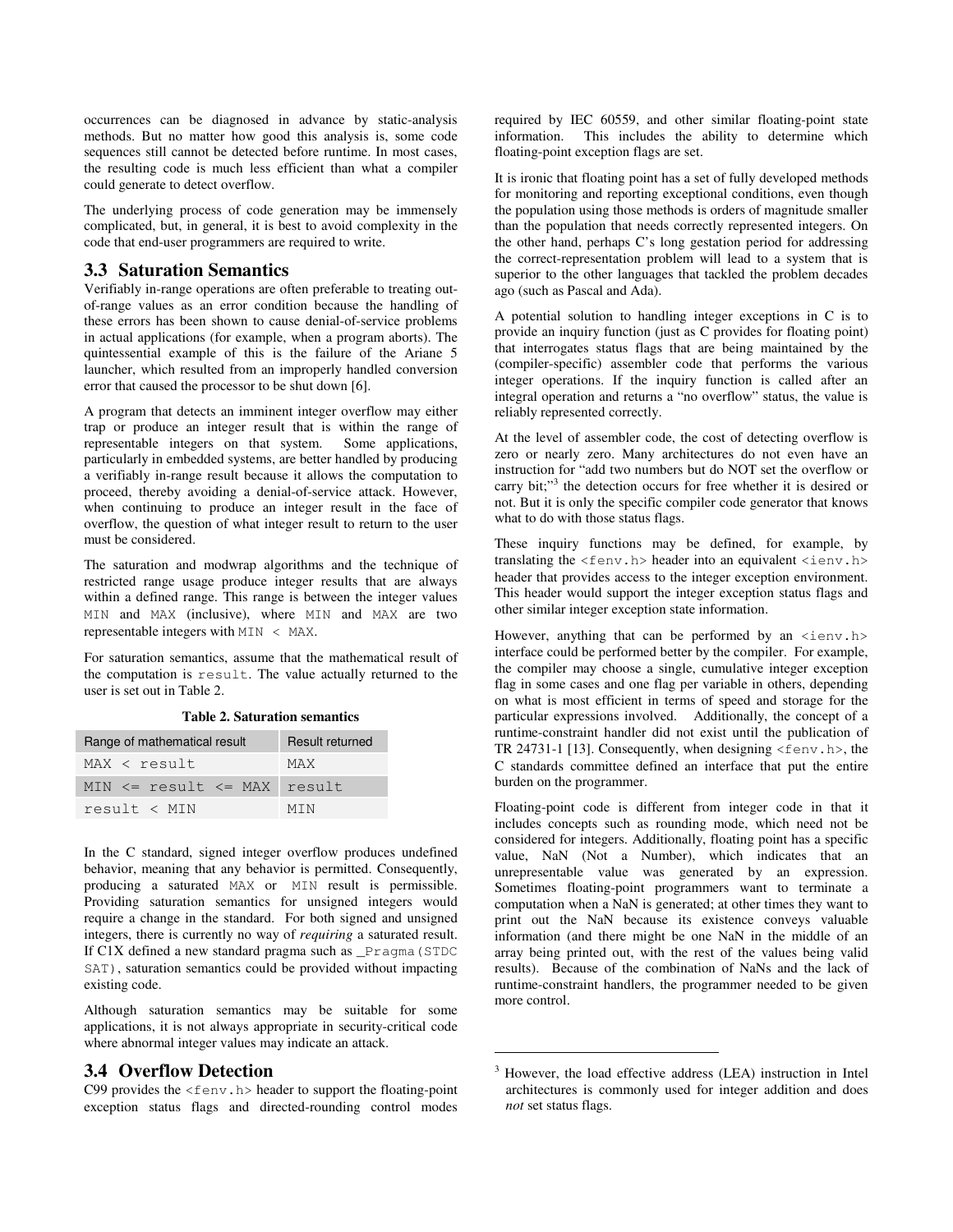In general, there is no NaI (Not an Integer) value, so there is no requirement to preserve such a value to allow it to be printed out. Therefore, the programmer does not need fine control over whether or not an integer runtime-constraint handler gets called after each operation. Without this requirement, it is preferable to keep the code simple and let the compiler do the work, which it can generally do more reliably and efficiently than individual application programmers.

# **3.5 Runtime Integer Checking (RICH)**

Brumley et al. have developed a static program transformation tool, called RICH, that takes as input any C program and outputs object code that monitors its own execution to detect integer overflows and other bugs [8]. Despite the ubiquity of integer operations, the runtime performance penalty of RICH is low, averaging less than 5%. RICH implements the checks in two phases. At compile time, RICH instruments the target program with runtime checks of all unsafe integer operations. At runtime, the inserted instrumentation checks each integer operation. When a check detects an integer error, it generates a warning and optionally terminates the program.

### **3.6 Clang Implementation**

David Chisnall implemented the AIR integer model for Clang using the LLVM overflow-checked operations.<sup>4</sup> The current implementation checks the integer overflow flag after each +, - or \* integer operation and calls a handler function on overflow.

In the overflow handler, the operation arguments are promoted to the long long type via sign extension, the op indicates whether it was signed/unsigned addition, subtraction, or multiplication, and the width indicates the expected width of the result. GCC's -ftrapv can be replicated by having it unconditionally call abort(). Alternatively, overflow can be handled by calling a registered handler function from a stack or by promoting it to some kind of boxed value. If this function returns, its return value is truncated and used in place of the result of the operation.

The Clang implementation simply checks the flag immediately after any signed integer operation and jumps to a handler function if overflow occurred. Conditional jumps on overflow are cheap because the branch predictor will almost always guess correctly. By allowing a custom handler function, rather than aborting, Clang allows for calling longjmp() or some unwind library functions in cases where overflow occurred. This works well with the optimizer, which can eliminate the test for cases where the value can be proven to be in-range.

### **3.7 GCC no-undefined-overflow**

1

Richard Guenther has proposed a new no-undefined-overflow branch for GCC, the goal of which is to make overflow behavior explicit per operation and to eliminate all constructs in the GIMPLE intermediate language (IL) that invoke undefined behavior. To support languages that have undefined semantics on overflowing operations such as C and C++, new unary and binary operators that implicitly encode value-range information about their operands are added to the middle-end, noting that the operation does not overflow. These does-not-overflow operators

transform the undefined behavior into a valid assumption making the GIMPLE IL fully defined. Consequently, the front-end and value-range analysis must determine if operations overflow and generate the appropriate IL. Instructions such as NEGATE\_EXPR, PLUS\_EXPR, MINUS\_EXPR, MULT\_EXPR, and POINTER\_PLUS\_EXPR would have wrapping, no-overflow, and trapping variants.

The trapping variants are indicated by a  $\nabla$  for overflow (for example, PLUSV\_EXPR is the trapping variant for PLUS\_EXPR) and by NV for no overflow (for example, PLUSNV\_EXPR). The no-overflow variant also wraps if it overflows so that existing code continues to function.

The GCC no-undefined-overflow branch, when implemented, should greatly facilitate the implementation of the AIR integer model within GCC.

### **3.8 Testing Methods**

The majority of vulnerabilities resulting from integer exceptions manifest themselves as buffer overflows while manipulating nullterminated byte strings in C and C++. Fang Yu, Tevfik Bultan, and Oscar H. Ibarra proposed an automata-based composite, symbolic verification technique that combines string analysis with size analysis that focuses on statically identifying all possible lengths of a string expression at a program point to eliminate buffer overflow errors [12]. This obviates the need for run-time checks, which is an advantage if the time to perform the checking can be favorably amortized over the expected number of run-time invocations. Runtime property checking (as implemented by AIR integers) checks whether a program execution satisfies a property. Active property checking extends runtime checking by checking whether the property is satisfied by all program executions that follow the same program path [19].

## **4. PERFORMANCE & EFFICACY STUDY**

A proof-of-concept modification to the GCC compiler version 4.5.0 was developed for IA-32 processors to study the performance and efficacy of the AIR integer model.<sup>5</sup> The AIR integer model is enabled by the –fanalyzable compile time option. Generated executables automatically invoke a runtimeconstraint handler when an integral operation fails to produce an as-if infinitely ranged value.

To diagnose integer overflow on an IA-32 processor, it is necessary to know whether the arguments are signed or unsigned, so that the appropriate flag (carry or overflow) can be checked. The overflow flag indicates that overflow has occurred for signed operations, while the carry flag can be safely ignored. For unsigned computations, the opposite is true. Unfortunately, GCC's last internal representation, the register transfer language (RTL), has no way of storing the signedness of arguments to operations.

Doing so requires inserting a flag into the RTL data structure, the rtx, which carries signedness information to the GCC back-end, where translation to assembly code is performed. Upon translation, the proper signedness information is available to produce the correct RTL pattern.

1

<sup>4</sup> http://article.gmane.org/gmane.comp.compilers.clang.devel/4469

<sup>5</sup> The prototype is available for download at: http://www.cert.org/secure-coding/integralsecurity.html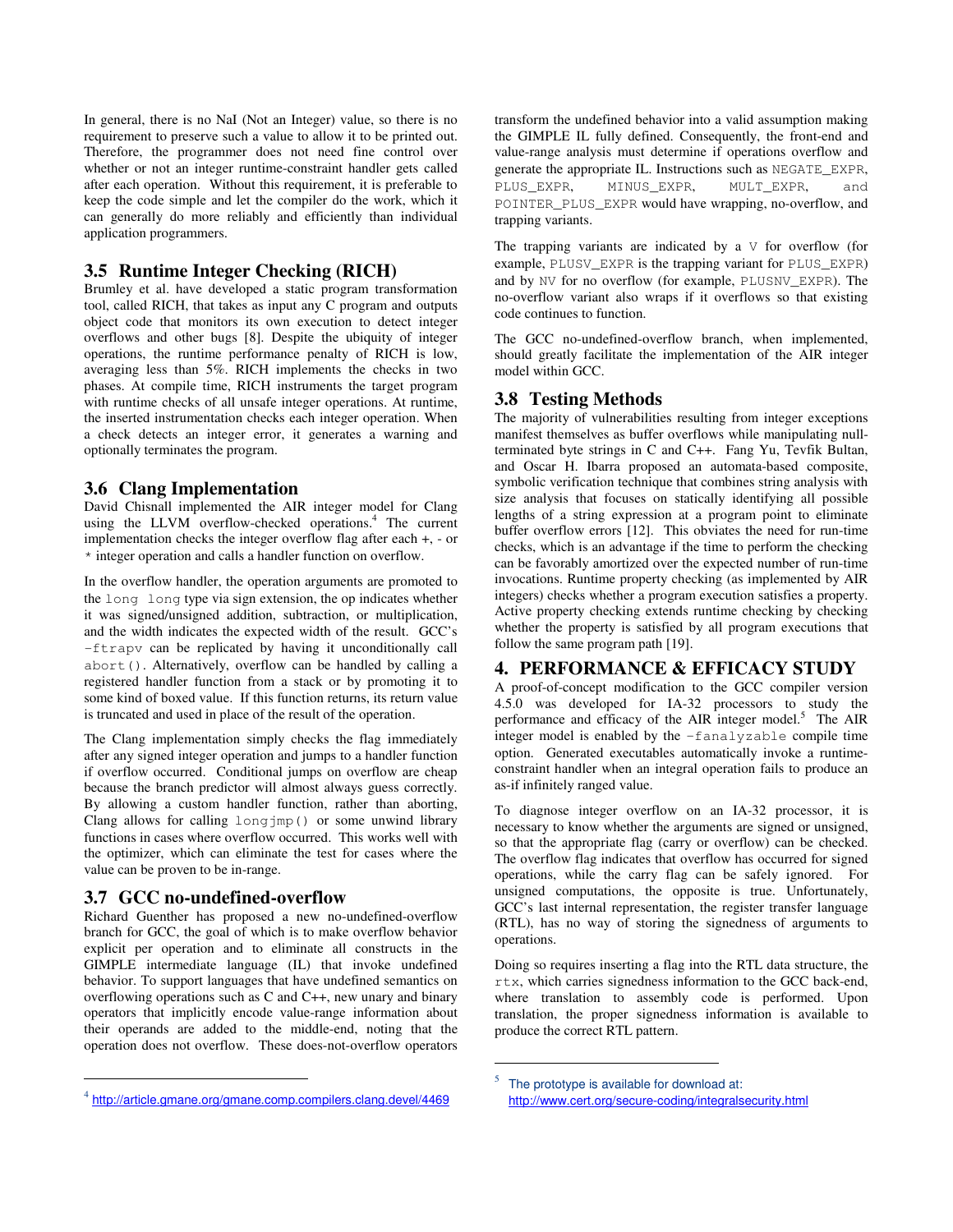Conditional jumps are added to RTL patterns containing arithmetic operations to invoke a runtime-constraint handler in the event that signed overflow or unsigned wrapping occurred, as shown in the following example: nditional jumps are added to RTL patterns containing<br>hmetic operations to invoke a runtime-constraint handler in the<br>nt that signed overflow or unsigned wrapping occurred, as<br>wn in the following example:<br>// arithmetic<br>[co]

```
 // arithmetic 
jn[co] .LANALYZEXXX 
    call constraint_handler 
.LANALYZEXXX 
    // code after arithmetic
```
Overflow checks were not added following signed division because these operations result in a division error on IA generate an interrupt on vector 0.

# **4.1 Performance Study**

The performance of the prototype was assessed using the industry standard SPECCPU2006 benchmarks, which provide a meaningful and unbiased metric. Because the goal of this project is analyzable integer behavior, only the SPECINT2006 portion of the benchmark was run. SPECINT2006 was compiled using a reference (unmodified) GCC compiler and a GCC compiler modified to implement branch insertion. The two binaries were then run, and the ratio of their runtime to a known baseline was used to compute a performance ratio. e performance of the prototype was assessed using the industry industry industry of SPECCPU2006 benchmarks, which provide a eaningful and unbiased metric. Because the goal of this project analyzable integer behavior, only

Higher numbers for the control and analyzable rations in Table 3 indicate better performance.

**Table 3 SPECINT2006 macro-benchmark runs benchmark** 

| Optimization<br>Level | Control<br>Ratio | Analyzable<br>Ratio | $\%$<br>Slowdown |
|-----------------------|------------------|---------------------|------------------|
| $-00$                 | 4.92             | 4.60                | 6.96             |
| $-01$                 | 7.21             | 6.77                | 6.50             |
| $-02.$                | 7.38             | 6.99                | 5.58             |

Because the benchmarks used in SPECINT2006 are not designed for analyzable code, the prototype was modified slightly so that the analysis is performed, but programs do not abort in the case of an overflow. The new snippet has a nop instruction instead of a call to a runtime-constraint handler: ause the benchmarks used in SPECINT2006 are not designal malyzable code, the prototype was modified slightly so the malysis is performed, but programs do not abort in the case verflow. The new snippet has a nop instruction

```
 jn[co] .LANALYZEXXX 
    nop 
.LANALYZEXXX
```
1

This modification prevents runtime-constraint handlers from being invoked in the case of overflow and wrapping behavior in the benchmarks.<sup>6</sup>

Code insertions occur after all optimizations are performed by GCC, so the observed slowdown is not caused by disrupted optimizations. Instead, the slowdown is entirely due to the cost of the conditional tests after each arithmetic operation.

unnecessary tests in cases where value-range analysis can prove that overflow or wrapping is not possible. This technique can be implemented as analyzer advice, where a front-end analyzer provides advice to a back-end compiler. For each input source file, our prototype accepts an analyzer advice file containing either a white list of operations on which tests can be eliminated file, our prototype accepts an analyzer advice file containing<br>either a white list of operations on which tests can be eliminated<br>or a black list of operations that require testing. We did not make use of this capability when generating our results, because we wanted to establish a baseline prior to introducing any optimizations. wanted to establish a baseline prior to introducing any<br> **4.2 Efficacy Study**<br>
For our efficacy study, the JasPer image processing library was Runtime performance could be further improved by eliminating

### **4.2 Efficacy Study**

instrumented using our prototype and fuzz tested using  $zzut$ .<sup>7</sup>

JasPer includes a software-based implementation of the codec JasPer includes a software-based implementation of the codec<br>specified in the JPEG-2000 Part-1 standard ISO/IEC 15444-1 and is written in the C programming language [7]. The JasPer is written in the C programming language [7]. The JasPer<br>software has been included in the JPEG-2000 Part-5 standard ISO/IEC 15444-5 as an official reference implementation of the JPEG-2000 Part-1 codec. This software has also been incorporated into numerous other software projects (some commercial and some non-commercial). Some projects known to use JasPer include K Desktop Environment (as of version 3.2) Kopete, Ghostscript, ImageMagick, Netpbm (as of Release 10.12), and Checkmark. as an official reference implementation of the<br>1 codec. This software has also been<br>numerous other software projects (some<br>non-commercial). Some projects known to<br>2. K Desktop Environment (as of version 3.2),

This library has been included in many commercial and noncommercial applications that have been widely deployed and used. As a result, any vulnerabilities in this library are quite severe because they can lead to widespread compromises.

The zzuf tool mangles input to an application while observing the application's behavior. The traditional purpose for fuzz testing is to find test cases that cause an application to crash. However, we used fuzzing to exercise the target application's code paths. Because JasPer was instrumented using AIR integers, we are able to observe integer constraint violations as they happen. commercial applications that have been widely deployed and used. As a result, any vulnerabilities in this library are quite severe because they can lead to widespread compromises.<br>The zzuf tool mangles input to an applicat

Fuzzing with zzuf starts with a *seed* file and bits of the file within a specified percentage range. For our test, bits of the file within a specified percentage range. For our test, we used the range of  $0.001\%$  to  $1\%$ . Each iteration of the fuzzing run opens the modified seed file, while logging stderr output to capture AIR constraint violations. JasPer was fuzzed for 17.5 hours, resulting in execution of the application 1,802,614 times.



<sup>7</sup> http://caca.zoy.org/wiki/zzuf

1

<sup>6</sup> Ideally, a call instruction would be used because the instruction is shorter, resulting in better code density.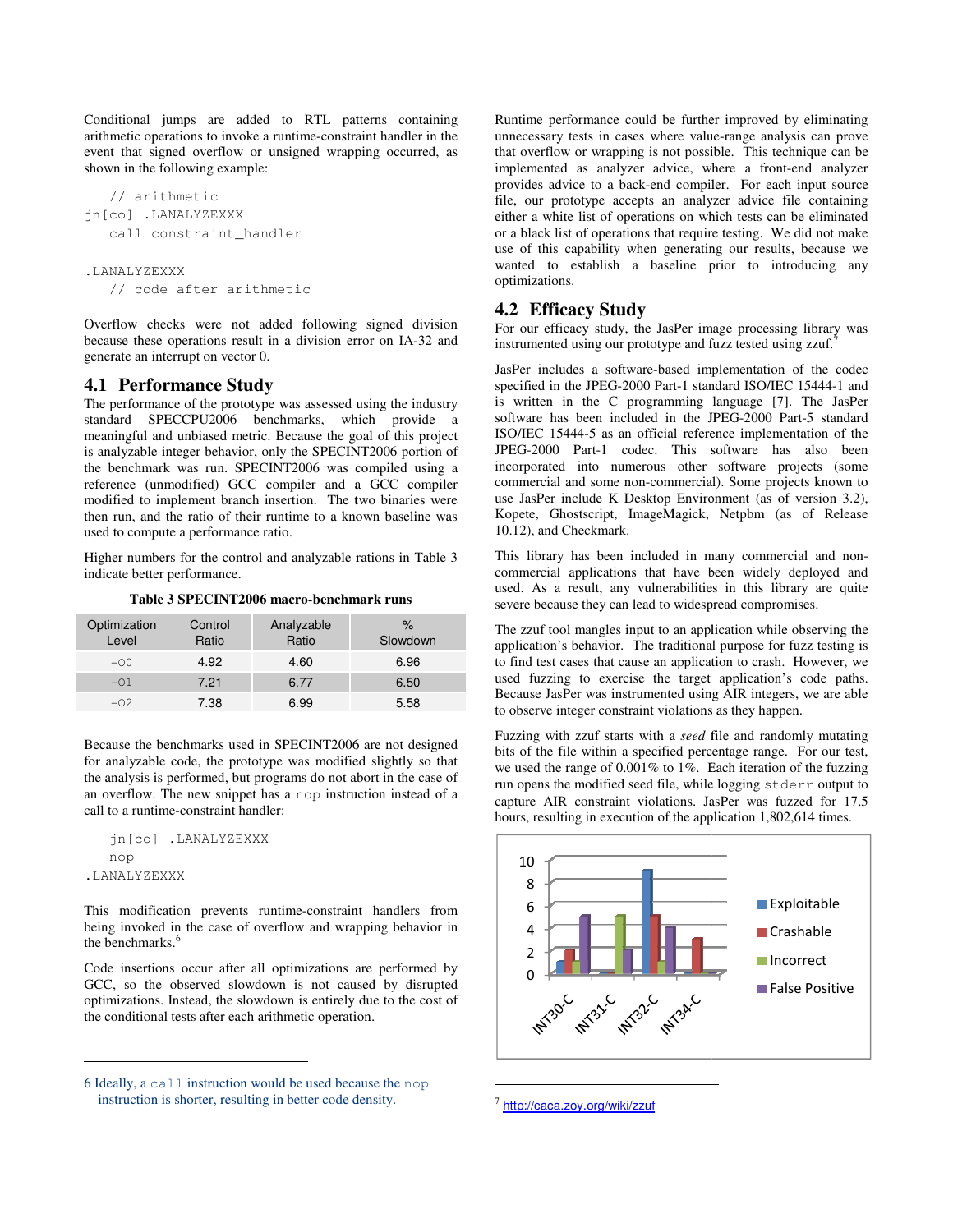#### **Figure 1. JasPer defects.**

The JPEG-2000 decoding capabilities of JasPer were targeted in the fuzzing run. Code coverage details were obtained by using GCC gcov.  $8\,$  74.4% of the code in jpc\_dec.c, which contains code for decoding JPEG-2000 streams, has been executed through the use of fuzzing.

Figure 1 shows the defects discovered in JasPer organized by severity and by the CERT Secure Coding guideline that was violated.

Violations of the following CERT C Secure Coding rules were discovered

- INT30-C. Ensure that unsigned integer operations do not wrap
- INT31-C. Ensure that integer conversions do not result in lost or misinterpreted data
- INT32-C. Ensure that operations on signed integers do not result in overflow
- INT34-C. Do not shift a negative number of bits or more bits than exist in the operand

Each runtime constraint was classified as *exploitable*, *crashable*, *incorrect*, or a *false positive*.

Exploitable defects are those that are believed likely to result in an attacker being able to execute arbitrary code.

Crashable defects are those that result in a program crash but whose overall security impact otherwise appears limited to a denial-of-service condition.

Incorrect defects result in incorrect program output or data corruption, but there is no possibility of crashing or exploiting the program.

False positives are traps for overflows or truncations that are not errors because they are harmless for that particular implementation. Technically, these are still defects and may represent undefined behavior or rely on non-portable behaviors. For example, a left shift may be used to extract ASCII character data packed into an int or long. While this is undefined behavior and a violation of rule INT13-C: "Use bitwise operators only on unsigned operands" in *The CERT C Secure Coding Standard* [5], it may not constitute a defect for a given implementation.

Instrumented fuzz testing discovered 10 of a known 12 vulnerabilities in JasPer and had no code coverage for the other 2. For comparison, the splint<sup>9</sup> static analysis tool identified those 2. Of the 10 vulnerabilities discovered through fuzzing, splint missed 4 and identified 6, but not for the reasons for which they are actually vulnerable. This is not surprising given that splint issued 468 warnings for 2000 lines of code.

Anpother significant difference between the static analysis and AIR runtime strategies lies in the aspect of code coverage. With static tools, the entire codebase is available for analysis. However, with the AIR library, constraint violations are only reported if a code path is taken during program execution and the

1

input data caused a constraint violation to occur. For example, 83 runtime-constraint violation were reported in the file jpc\_dec.c, while 0 violations were reported in jpc\_enc.c. This is because the fuzzing run did not perform any JPEG-2000 code stream encoding, and therefore the code in jpc\_enc.c was never executed.

An example of an exploitable vulnerability by fuzz testing the AIR-integer-instrumented JasPer library occurs in jas\_image\_cmpt\_create() where size can easily overflow:

```
303: long size; 
321: size = cmpt->width_ * cmpt->height_ * 
               cmpt->cps_; 
322: cmpt->stream_ = (inmem) ? 
       jas stream memopen(0, size) :
        cmpt->jas_stream_tmpfile();
```
In jas\_stream\_memopen(), a bufsize less than or equal to 0 is meaningful and indicates that a buffer has been allocated internally and is growable.

```
jas_stream_t *jas_stream_memopen(char *buf, 
   int bufsize) { 
if (bufsize \leq 0) {
   obj->bufsize_ = 1024 
   obj->growable_ = 1; 
} else { 
   obj->bufsize_ = bufsize; 
   obj->growable_ = 0; 
}
```
When size overflows in jas\_image\_cmpt\_create(), it becomes negative, tricking jas\_stream\_memopen() into thinking it should be allocated internally and be growable.

This problem is diagnosed as follows, identifying both signed integer overflows on line 321 in violation of INT32-C:

```
jas_image_cmpt_create 
src/libjasper/base/jas_image.c:321 
0x804c8d3 Signed integer overflow in multiplication
0x804c8e3 Signed integer overflow in multiplication
```
# **5. CONCLUSIONS**

The AIR integer model produces either a value that is equivalent to a value that would have been obtained using infinitely ranged integers or a runtime-constraint violation. AIR integers can be used to for dynamic analysis or as a run-time protection scheme. At the -02 optimization level our compiler prototype showed only a 5.58% slowdown when running the SPECINT2006 macrobenchmark runs. This represents the worst case performance for AIR integers as no optimizations were performed but is still low enough for typical applications to enable this feature in deployed systems. AIR integers has also proved effective in discovering vulnerabilities, crashes, and other defects in real code when combined with dumb (mutation) fuzzing.

#### **6. ACKNOWLEDGMENTS**

We would like to acknowledge the contributions of the following individuals to the research presented in this paper: David Svoboda, Alex Volkovitsky, Chad Dougherty, Ian Lance Taylor,

<sup>8</sup> http://gcc.gnu.org/onlinedocs/gcc/Gcov.html

<sup>9</sup> http://www.splint.org/